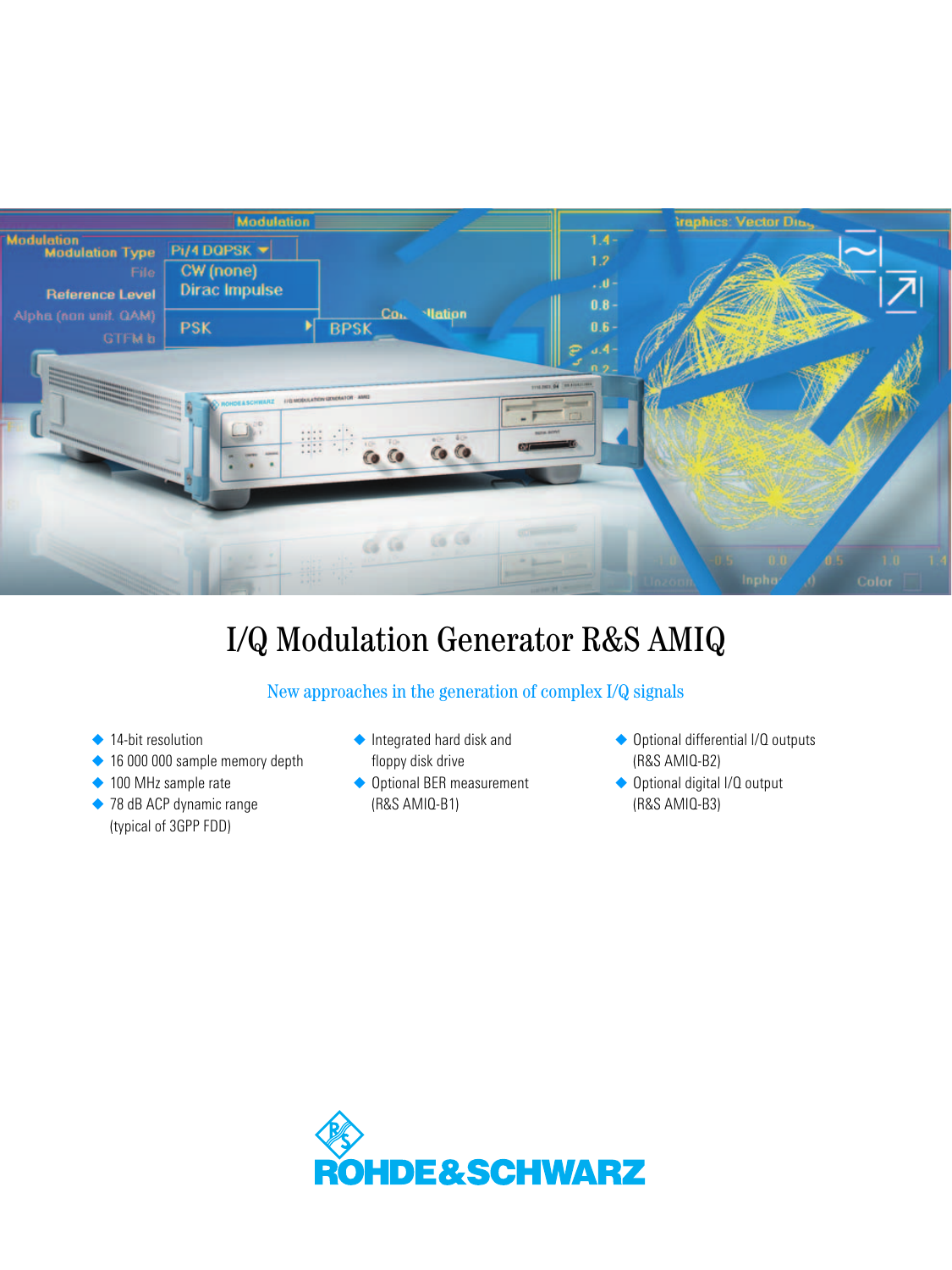## The ultimate in I/Q signals

## Modulation Generator R&S AMIQ

- ◆ 100 MHz clock rate per channel
- ◆ Up to 16000000 samples per channel
- ◆ Generation of broadband digital communication signals (e.g. WCDMA, HIPERLAN2 and IEEE802.11a)
- ◆ Built-in hard disk for storage of calculated signals
- ◆ Downloading of calculated waveforms and signals also from integrated floppy disk drive
- ◆ Antialiasing filter featuring excellent frequency response and group delay
- ◆ Auto-alignment and additional user correction of amplitude and offset
- ◆ Fine adjustment of I/Q skew
- ◆ Wide dynamic range through the use of 14-bit D/A converter, ideal for multicarrier applications
- ◆ Excellent ACP (adiacent-channel) power) values with WCDMA 3GPP FDD signals of typically -78 dBc for test model 1 with 64 channels

## An ideal pair: R&S AMIQ and R&S WinIQSIM™

The number of systems based on complex digital modulation methods has dramatically increased in every field of communications. I/Q modulation is therefore gaining importance for the development of such modulation methods. The Modulation Generator R&S AMIQ and the Simulation Software R&S WinIQSIM™, which is described in a separate data sheet (PD 0757.6940), open up new dimensions for the generation of I/Q signals.

The R&S AMIQ is a dual-channel modulation generator that has especially been designed for use as an I/Q source. It is programmed and set with R&S WinIOSIM™. Alternatively, the R&S AMIQ can be operated from the Vector Signal Generator R&S SMIQ.

Of course, the R&S AMIQ features full remote-control capabilities via the GPIB/IEEE and RS-232-C interfaces.

Each channel can store up to 16 000000 samples. Sequences of sufficient length can thus be generated even at high symbol rates. Featuring clock frequencies of up to 100 Msample/s and a high ampli-

tude resolution of 14 bit at the analog signal output and up to 16 bit at the digital signal output, the R&S AMIQ is the ideal source for any digital modulation signal.

An automatic amplitude/offset alignment as well as fine adjustment of the skew provide excellent symmetry of the two channels which previously was extremely difficult to attain with dual-channel ARB generators. The error vector is thus minimized.

The filters have been optimized regarding group delay, frequency response and matching between the two channels for use as an I/Q modulation source.

Typical applications of the R&S AMIQ and R&S WinIQSIM™ not only include driving the I/Q inputs of a vector signal generator; the combination is also ideal for direct applications in the baseband, such as testing I/Q modulators/demodulators.

The digital signal output (option R&S AMIQ-B3) opens up further applications in the baseband: digital/analog converters (DACs) or digital input base stations can be tested, for example.

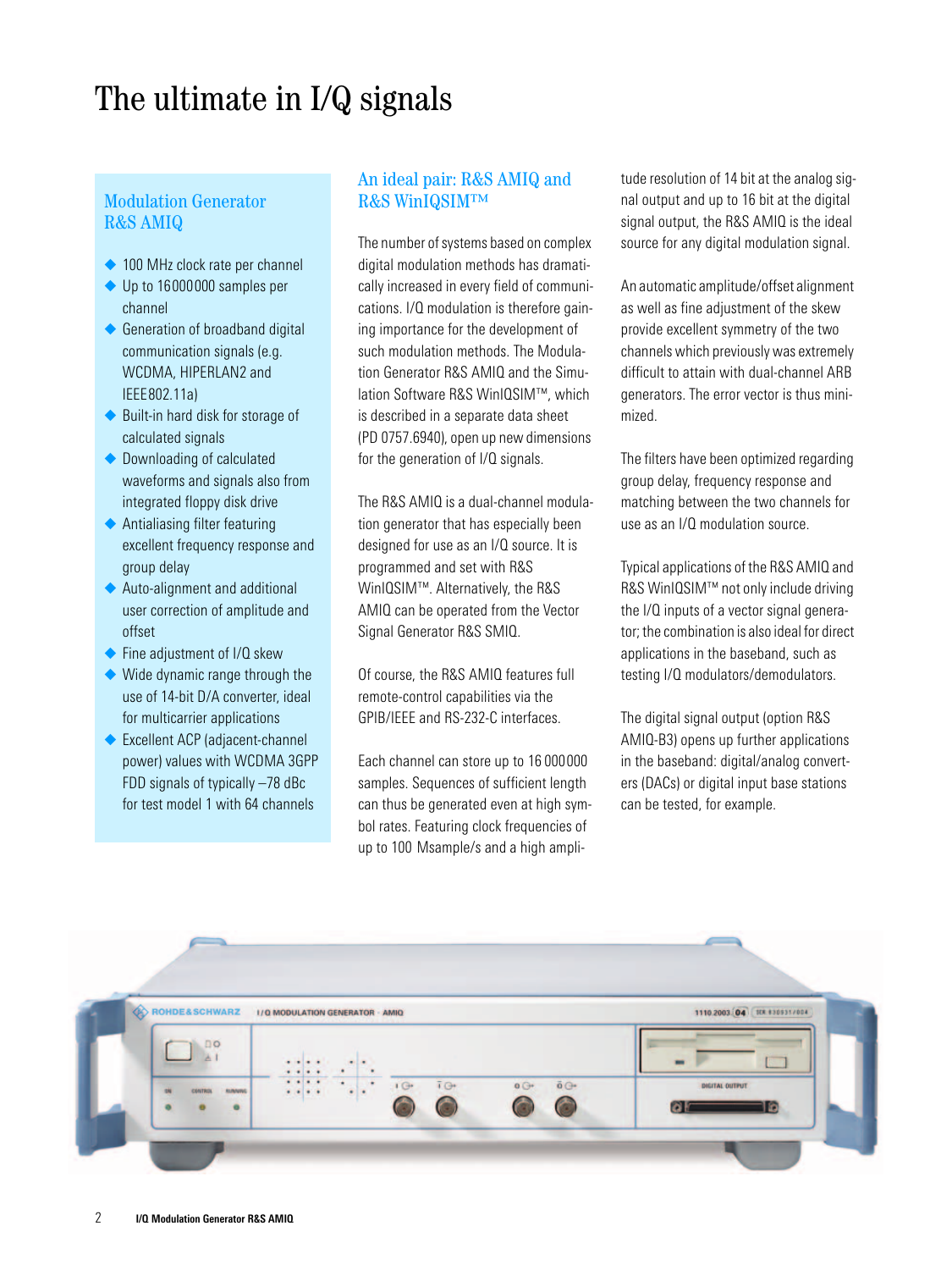## Simulation Software R&S WinIQSIMTM<sup>1)</sup>

- ◆ Single-carrier signals
- ◆ Multicarrier signals (up to 512 modulated or unmodulated carriers)
- ◆ Multicarrier mixed signals (up to 32 differently modulated carriers)
- ◆ User-defined CDMA signal scenarios
- ◆ Addition of impairments
- ◆ Data editor for creating any TDMA frame configuration
- ◆ Predefined files for TDMA mobile radio standards (GSM, GSM-EDGE, DECT, NADC (IS54C/IS136), PDC. and test models 1 to 4 for WCDMA 3GPP FDD)
- ◆ IF signal calculation
- ◆ Graphic display of calculated signals (constellation diagram, vector diagram, i(t)/q(t), magnitude and phase, eye pattern, spectrum, etc)
- Bemote control of the R&S AMIO
- The import system allows data from other software programs to be read in via the TCP/IP and DDE interfaces

1) For more details see data sheet PD 0757.6940.

### Versatile to the last detail

R&S WinIQSIM™ is a Windows software program for calculating I and Q baseband signals. Its functionality ranges from single-carrier modulation, generation of multicarrier, CDMA and WCDMA signals through to TDMA frame configuration with the help of a convenient data editor. All modulation parameters and impairments can be simulated for single-carrier. multicarrier as well as for CDMA signals. To put it in a nutshell: R&S WinIQSIM™ is an indispensable tool for anyone engaged in modern digital modulation.

This Windows software enables the R&S AMIQ to simply generate complex modulation signals. This includes modulation signals for WCDMA 3GPP, which is similar to QPSK, or 8PSK EDGE modulation with  $3\pi/8$  shifting for the EDGE enhancement in the GSM standard. OFDM, which is used for HIPERLAN/2, and where a data stream is transferred via a large number of carriers, is a special modulation format. For generating this type of signal, the R&S WinIQOFDM software (see www.rohdeschwarz.com) is used.

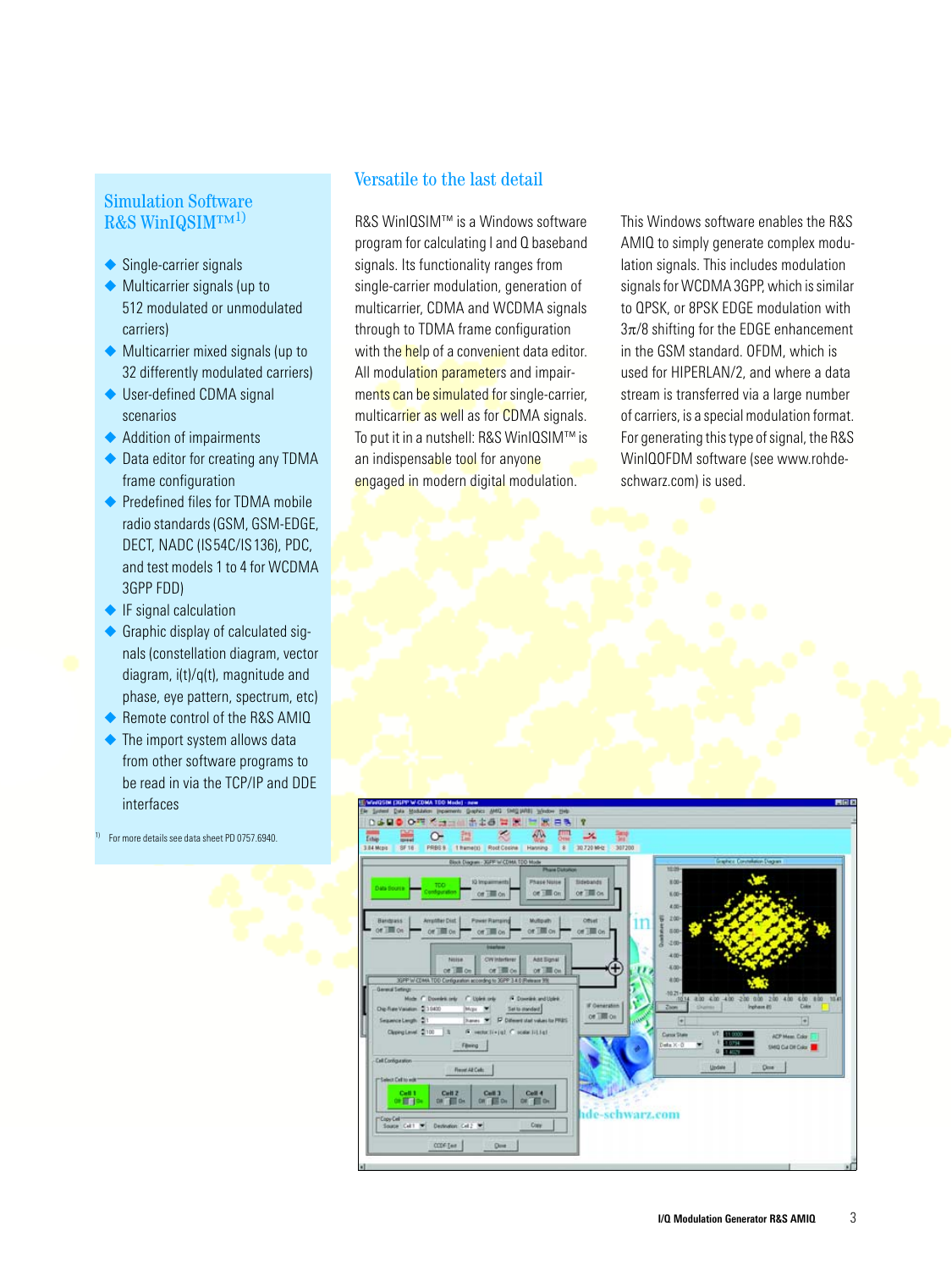## One modulation generator ...

## Outstanding quality

In addition to the great memory depth of up to 16000000 samples, the R&S AMIQ is outstanding especially for its wide dynamic range and excellent spectral purity. For WCDMA signals, low adiacentchannel power (ACP) in the baseband is thus ensured. The built-in filters are designed for flat frequency response and constant group delay.

## Two identical channels

For an I/Q source, it is especially important for the two channels to be identical since any difference would inevitably cause an additional modulation error.

Automatic internal alignment of offset and amplitude of the I and Q channels guarantees high performance. Small amplitude or offset errors of the connected device under test can be usercorrected for overall system alignment. This user correction is independent of the automatic internal alignment.

Skews between the I and Q channels. which may be caused, for example, by slight differences in the connecting cables between the R&S AMIQ and the vector signal generator, can be compensated with a resolution of approx. 10 ps.



*Intermodulation characteristic of the R&S AMIQ at 50 MHz clock rate*





All these features are the basis for the outstanding modulation performance of the R&S AMIQ.

## Synchronization capabilities

The signal output can be externally controlled. The clock rate of the I/Q output can be adapted to the device under test by means of an external clock. Four userprogrammable marker outputs can be synchronized to the desired sample and used, for example, to generate sync pulses at the beginning of a timeslot or to drive the power ramping input of an RF signal generator.

### BER measurement

Measuring the bit error rate has become a frequently used method for the verification of digital communication systems (e.g. measuring the sensitivity or selectivity of receivers, subsystems and components). The **option R&S AMIQ-B1** allows the R&S AMIQ to be used for BER (bit error rate) measurements. The device under test (DUT) must deliver the data to be tested and the associated clock. If the DUT does not have its own clock, the clock can be generated by the R&S AMIQ and output via one of the four user-programmable marker channels. The built-in BER tester compares the data with the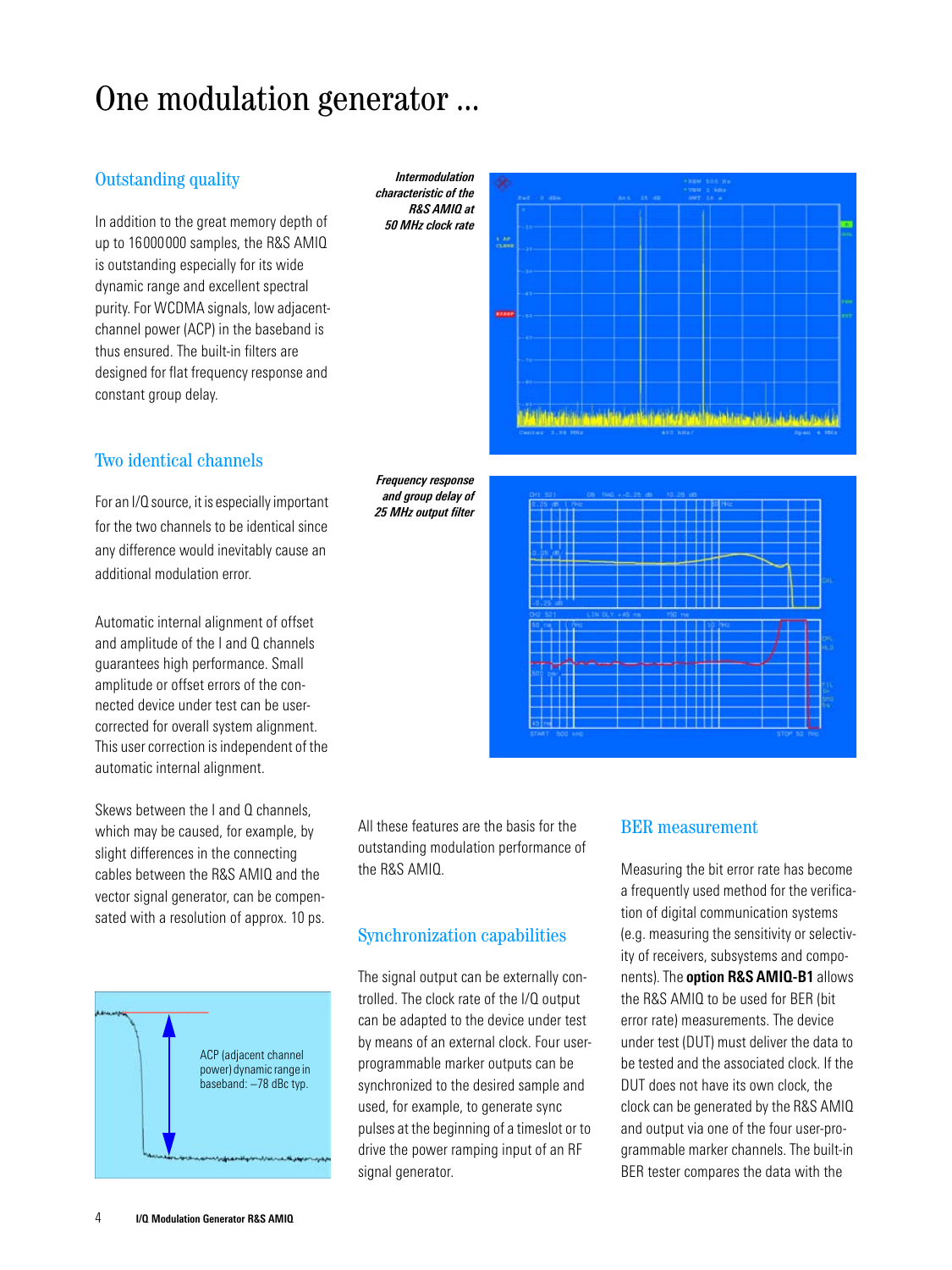## ... satisfying all requirements

nominal data and calculates the bit error rate. The result of the BER measurement is available via the remote-control interface. Various standard PRBS sequences (PN9, PN15, etc) are used as nominal data.

The BER measurement has an integrating function, i.e. at the wrap-around point of a PRBS sequence the bit error measurement is stopped and restarted by a control signal at the restart input without the previous result being cleared. All partial results are added until the predefined total number of data bits or error bits is attained. Irrelevant data sequences (e.g. preambles) are blanked, if necessary, by means of the control signal at the data enable input so that they do not invalidate the BER measurement. The PRBS sequence and the two control signals (at the marker outputs of the R&S AMIQ) are generated by means of R&S WinIQSIM™.

### Differential outputs

The **option R&S AMIQ-B2** enhances the existing I and Q outputs by providing the inverted  $\overline{I}$  and  $\overline{Q}$  signal outputs.

To meet all requirements, the option R&S AMIQ-B2 allows a DC (bias) voltage to be superimposed on the balanced modulation signal (e.g. for setting the operating point). This bias voltage can be set separately for the I and Q channels with high resolution.

Using the R&S AMIQ-B2, unbalanced signals can be converted to balanced signals without requiring an external circuit.

## Digital output

The **option R&S AMIQ-B3** provides the digital I and Q waveform data for each channel at a 68-pin SCSI connector on the front panel. A resolution from 8 bits to 16 bits can be selected for the output signals. So it is possible, for example, to drive digital/analog converters (DACs) with different word lengths. By matching the word length, clock and level of the output data to the requirements of the DUT, the R&S AMIQ provides TTL-similar digital signals that are optimally suited for testing digital modules.

### Use in development

The R&S AMIQ considerably enhances the variety of applications of a vector signal generator. It takes over where the internal modulation capabilities of a vector signal generator reach their limits. For example, signals can be generated with a bit rate higher than that which can be processed by the internal modulation coder of an RF generator. The variation capability of any modulation parameter including the superposition of impairments and the generation of IF signals with the aid of R&S WinIOSIM™ is far beyond the facilities of a conventional signal generator.  $10$ Wizard<sup>1)</sup> allows the conversion of existing signal data that was generated with the aid of mathematical programs, for example.

## Use in production

For use in production environments, measuring instruments have to satisfy versatile requirements. One of the main points of interest is the space they require. Since the R&S AMIQ has no built-in display, it is low in height which makes it especially suited for rackmounting in ATE (Automatic Test Equipment) systems. The R&S AMIQ and R&S WinIQSIM™ were designed for high-speed remote control via the IEC/IEEE bus. Predefined signals can be stored on the internal hard disk and quickly downloaded into the output memory.

## *Example of bit error rate test*



### 3-year calibration cycle

Another benefit of the R&S AMIQ is its 3-year calibration interval: it reduces costs and increases availability.

<sup>1)</sup> Can be downloaded from www.rohde-schwarz.com (Application Note 1MA28).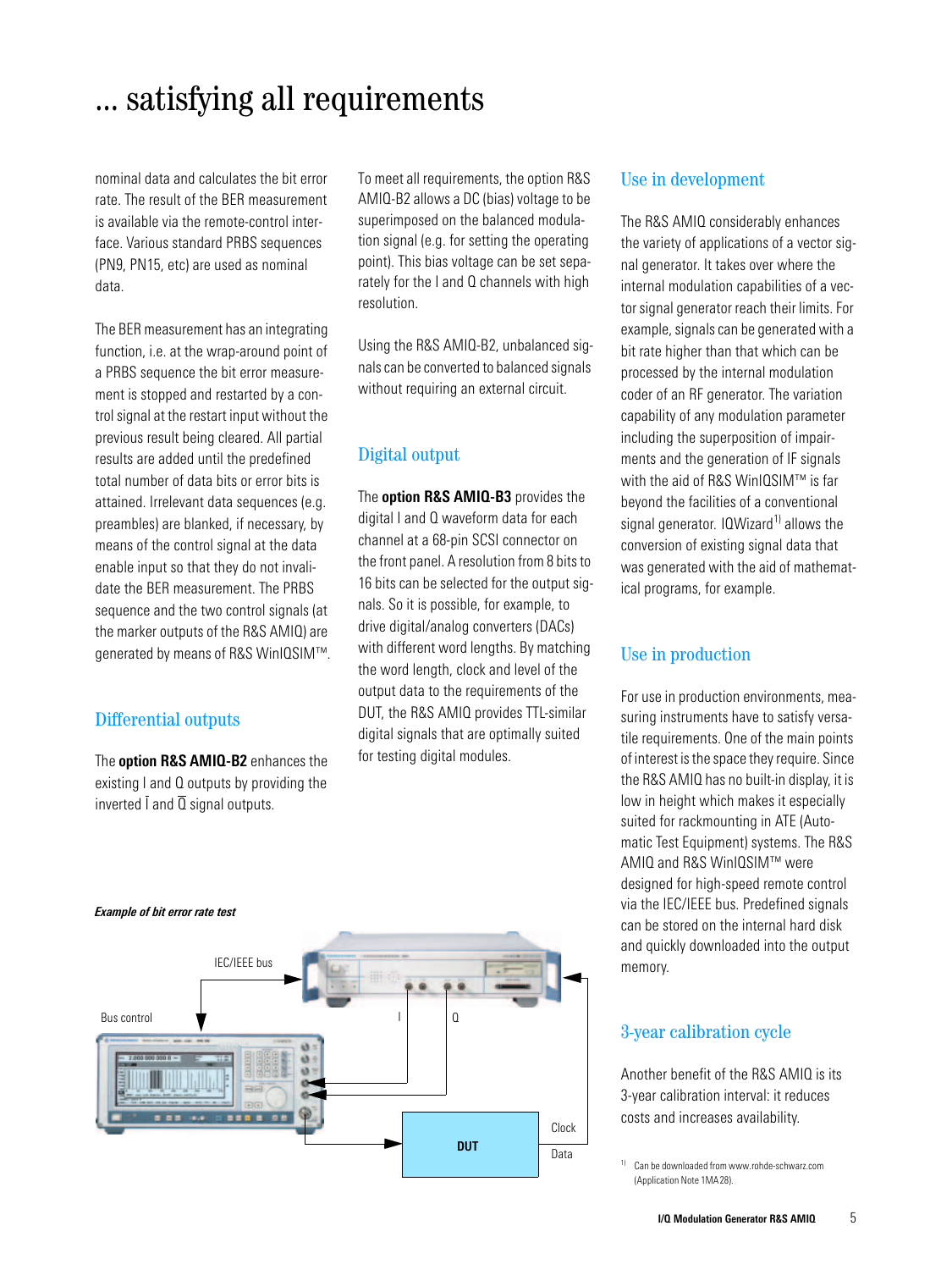## Operation

## R&S AMIQ, R&S WinIQSIMTM and R&S SMIQ – a perfect team

The R&S AMIQ is a black box without any control and display elements. There are several choices for operating the R&S AMIQ:

### **Operation via R&S WinIQSIM™**

With R&S WinIQSIM™, calculated signals are downloaded to the R&S AMIQ hard disk or directly into the RAM of the R&S AMIQ via IEC/IEEE bus or RS-232-C interface. In addition, all R&S AMIQ functions can be set in a menu under R&S WinIQSIM™.

### **Operation from R&S SMIQ**

A PC with R&S WinIQSIM™ is only required if new waveforms are to be calculated, since the once calculated signals can be stored on the hard disk of the R&S AMIQ. In conjunction with the Vector Signal Generator R&S SMIQ, it is possible to select waveforms stored on hard disk or



#### *User interface for controlling the R&S AMIQ with R&S WinIQSIM™*



floppy and change the R&S AMIQ parameters via a special menu. In this mode, the R&S AMIQ acts as if it were an option to the R&S SMIQ.

#### **Operation in ATE systems**

As with any other remotely controlled instrument, all functions of the R&S AMIQ, e.g. downloading predefined waveforms from the integrated hard disk, can be controlled via the remote-control interface. In this operating mode, neither R&S WinIQSIM™ nor an R&S SMIQ is required.

*Flexible generation of digitally modulated signals with the R&S AMIQ and the R&S SMIQ*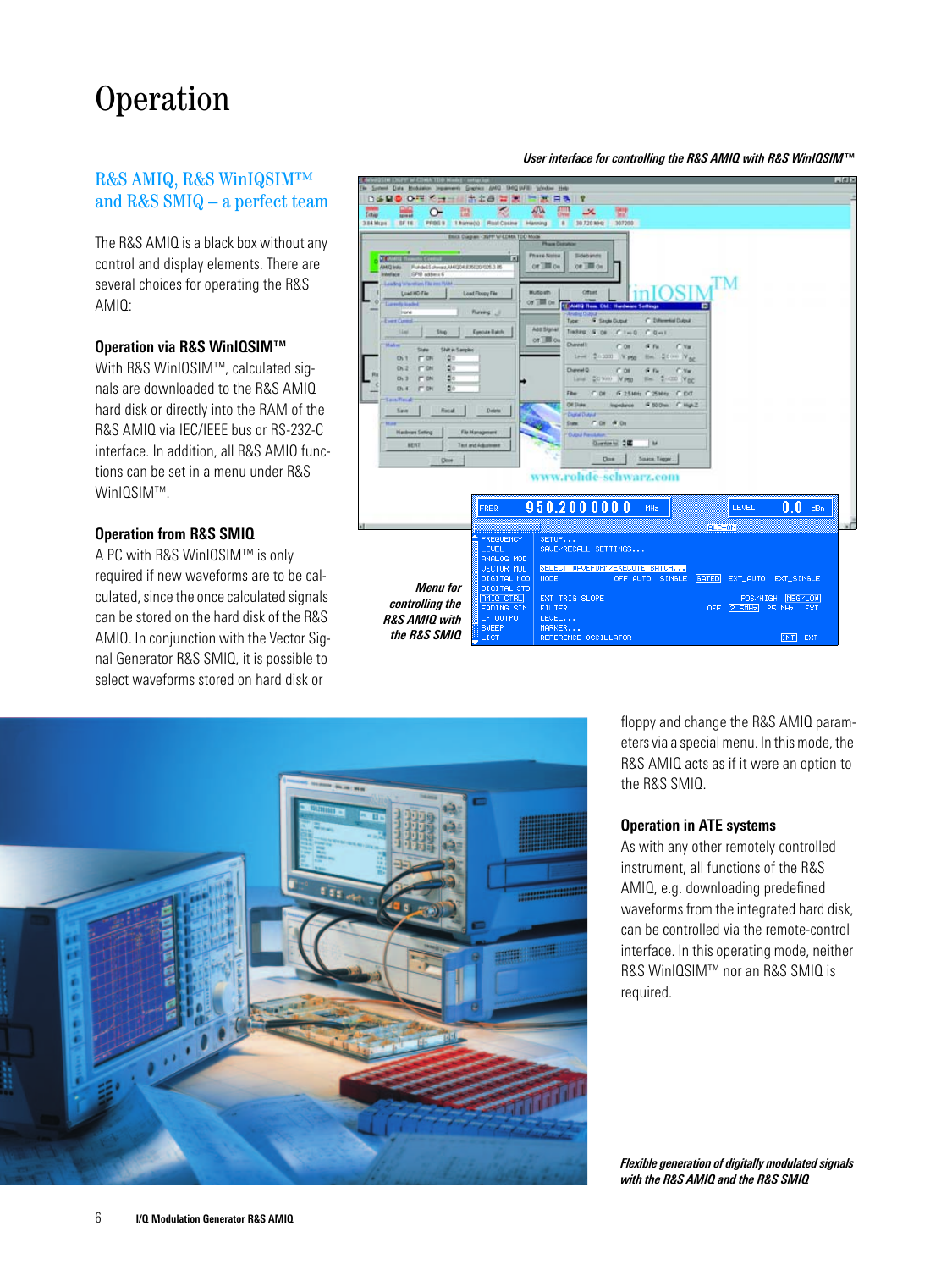# Applications

## Verification/conformance testing

For the verification and conformance testing of mobile phones and base stations, signal generators are used for testing subsystems such as receivers, modulators and amplifiers. Due to its versatility and signal quality, the R&S AMIQ is the ideal baseband source to handle these tasks. Preprogrammed standard settings in R&S WinIQSIM™ provides frame structures for all primary mobile radio standards. Thus, it is not only possible to generate signals to standards such as GSM and IS-95, but also to the new WCDMA standards such as 3GPP FDD and TDD, TD-SCDMA and CDMA2000. For some of these standards, a special option is required for output of the signals by the R&S AMIQ.

## Development of new communication systems

The comprehensive setting facilities provided in R&S WinIQSIM™ allow future systems to be developed with the R&S AMIQ. The programmable data generator contributes to the easy definition of new TDMA (time division multiple access) systems.

Use of the additional R&S WinIQOFDM software provides the R&S AMIQ with the capability of generating OFDM (orthogonal frequency division multiplexing) signals such as HIPERLAN/2 and IEEE802.11a.

## Use in automatic test equipment (ATE) systems

In test systems, space is usually limited. Due to its low height, the R&S AMIQ is an ideal choice for use as a baseband or IF

signal source. For this application, the R&S AMIQ certainly benefits from its black box design with an IEC/IEEE bus optimized for high transfer rate, and the integrated hard disk for saving the calculated signals.

In addition to size, the time required is also a crucial factor in ATE systems. Fast switchover between different signal sequences is a very important aspect. The R&S AMIQ provides the possibility of combining up to 30 different sequences with fast switchover. The resulting multisegment waveforms can be stored on the internal hard disk like individual sequences and reloaded into the memory for output.

## Tolerance tests

In addition to ideal signals, the R&S WinIQSIM™/R&S AMIQ combination also allows the generation of defined signal impairments and additive interfering signals. Variation of bit rates and filtering are used to determine tolerance limits and to detect potential critical spots in new systems. By using the Vector Signal Generator R&S SMIQ, fading and additive noise can be added to the complex signals provided by the R&S AMIQ. In particular, the R&S SMIQ meets the dynamic fading scenarios prescribed by the 3GPP standard.

## Adjustment of I/Q modulators

More and more ICs and modules are equipped with differential I/Q inputs. In the case of DC coupling between the R&S AMIQ and a modulator chip, for example, the I/Q signal can be superimposed by a DC (bias) voltage for setting the operating point (option R&S AMIQ-B2 required). This DC voltage can be set separately for

the I and Q channel. By superimposing a small offset voltage (user correction) in addition to this bias voltage, the RF carrier leakage in the modulator is minimized to obtain optimum data for the I/Q signal at the RF.



## Digital components

The R&S AMIQ's digital signal output (option R&S AMIQ-B3) allows signals to be directly fed to baseband components with digital inputs.

The digital signal output is also optimal for testing digital/analog converters. Due to the selectable word length (8 bits to 16 bits), the test signal can be adapted to the specific requirements.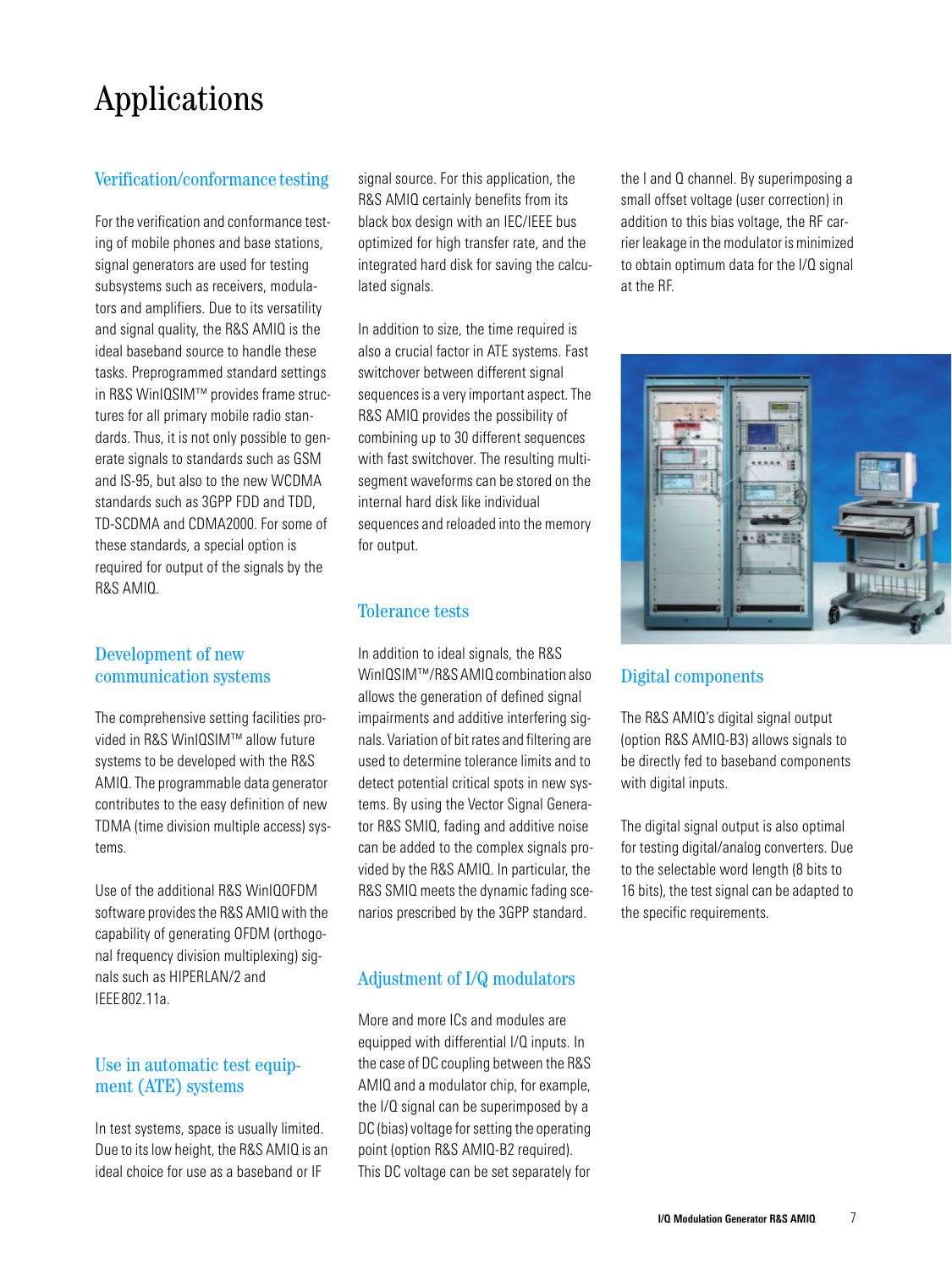## Specifications

| Output memory                                                                                                                                                                                                                                                                                                                                  |                                                                                                                                                                                                                                                                                                                                                                   |  |
|------------------------------------------------------------------------------------------------------------------------------------------------------------------------------------------------------------------------------------------------------------------------------------------------------------------------------------------------|-------------------------------------------------------------------------------------------------------------------------------------------------------------------------------------------------------------------------------------------------------------------------------------------------------------------------------------------------------------------|--|
| Waveform length (data and markers)                                                                                                                                                                                                                                                                                                             |                                                                                                                                                                                                                                                                                                                                                                   |  |
| Clock rate - Slow mode<br>(10 Hz to 4 MHz)                                                                                                                                                                                                                                                                                                     | 24 to 16 000 000 in steps of one                                                                                                                                                                                                                                                                                                                                  |  |
| Clock rate-Fast mode<br>(2 MHz to 100 MHz)                                                                                                                                                                                                                                                                                                     | 24 to 16 000000 in steps of four                                                                                                                                                                                                                                                                                                                                  |  |
| Amplitude resolution of data words                                                                                                                                                                                                                                                                                                             | selectable word length 8 bit to 14 bit;<br>up to 16 bit at digital output                                                                                                                                                                                                                                                                                         |  |
| Marker channels                                                                                                                                                                                                                                                                                                                                | can be used as marker or trigger<br>outputs (for word lengths up to 14 bit)                                                                                                                                                                                                                                                                                       |  |
| Number                                                                                                                                                                                                                                                                                                                                         | 4                                                                                                                                                                                                                                                                                                                                                                 |  |
| <b>Multisegment waveform</b><br>Segment changeover time<br>without clock change<br>with clock change                                                                                                                                                                                                                                           | max. 30 segments<br>4 ms typ.<br>12 ms typ.                                                                                                                                                                                                                                                                                                                       |  |
| <b>Clock generation</b>                                                                                                                                                                                                                                                                                                                        |                                                                                                                                                                                                                                                                                                                                                                   |  |
| Clock range                                                                                                                                                                                                                                                                                                                                    | 10 Hz to 100 MHz                                                                                                                                                                                                                                                                                                                                                  |  |
| Setting range                                                                                                                                                                                                                                                                                                                                  | 10 Hz to 105 MHz <sup>1)</sup>                                                                                                                                                                                                                                                                                                                                    |  |
| <b>Resolution</b>                                                                                                                                                                                                                                                                                                                              | $1 \times 10^{-7}$                                                                                                                                                                                                                                                                                                                                                |  |
| External clock input<br>Clock rate                                                                                                                                                                                                                                                                                                             | 10 Hz to 4 MHz (slow mode)<br>2 MHz to 100 MHz (fast mode)                                                                                                                                                                                                                                                                                                        |  |
| Reference frequency                                                                                                                                                                                                                                                                                                                            |                                                                                                                                                                                                                                                                                                                                                                   |  |
| Internal reference output<br>Frequency<br>Aging (after 30 days of operation)<br>Temperature effect (0°C to 45°C)<br>Level, rms<br>Frequency adjustment                                                                                                                                                                                         | 10 MHz<br>$1 \times 10^{-5}$ /year<br>$<$ 2 $\times$ 10 <sup>-6</sup> /°C<br>$0.5$ V (into 50 $\Omega$ )<br>electronic                                                                                                                                                                                                                                            |  |
| External reference input<br>Frequency<br>Level, rms<br>Input impedance                                                                                                                                                                                                                                                                         | 10 MHz<br>0.1 V to 2 V<br>$50\,\Omega$                                                                                                                                                                                                                                                                                                                            |  |
| <b>Signal output</b>                                                                                                                                                                                                                                                                                                                           |                                                                                                                                                                                                                                                                                                                                                                   |  |
| Outputs                                                                                                                                                                                                                                                                                                                                        | $1$ and $0^{2}$                                                                                                                                                                                                                                                                                                                                                   |  |
|                                                                                                                                                                                                                                                                                                                                                |                                                                                                                                                                                                                                                                                                                                                                   |  |
| Output impedance                                                                                                                                                                                                                                                                                                                               | $50 \Omega$                                                                                                                                                                                                                                                                                                                                                       |  |
| Output voltage ( $Vo$ into 50 $\Omega$ )<br>Fix mode<br>Amplitude fine variation<br>Resolution<br>Level difference between the two<br>channels<br>Residual DC offset<br>DC fine variation<br><b>Resolution</b><br>SFDR <sup>3)</sup> (sinewave/clockrate)<br>1 MHz/10 MHz<br>5 MHz/50 MHz<br>Variable mode<br>Resolution<br>Residual DC offset | 0.5 V, same for both channels<br>$\pm$ 10%, separately for each channel<br>0.01%<br><0.2% (at 1 kHz, after auto-alignment)<br><0.5 mV, 0.1 mV typ. (after auto-<br>alignment)<br>$\pm 30$ mV typ.<br>$30 \mu V$<br>>70 dB, 80 dB typ.<br>>60 dB, 75 dB typ.<br>0 V to 1 V, separately adjustable for<br>each channel<br>3 digits<br><5 mV, 1 mV typ. (after auto- |  |
| DC fine variation<br>Resolution<br>SFDR <sup>3)</sup> (sinewave 1 MHz, clock<br>rate 10 MHz)                                                                                                                                                                                                                                                   | alignment)<br>$\pm 70$ mV typ.<br>$70 \mu V$<br>>50 dB (level >0.1 V),<br>70 dB typ. (level > 0.5 V)                                                                                                                                                                                                                                                              |  |
| Skew between I and Q channel (filter<br>off, clock rate 10 MHz, fix mode)<br>Fine variation<br>Resolution                                                                                                                                                                                                                                      | $\pm 1$ ns typ.<br>$<$ 10 ps                                                                                                                                                                                                                                                                                                                                      |  |

| Adjacent-channel power                                                                                                                                                                                                                                                                                   |                                                                                                                                                                                                                                                                                                                                                                                                             |  |
|----------------------------------------------------------------------------------------------------------------------------------------------------------------------------------------------------------------------------------------------------------------------------------------------------------|-------------------------------------------------------------------------------------------------------------------------------------------------------------------------------------------------------------------------------------------------------------------------------------------------------------------------------------------------------------------------------------------------------------|--|
| WCDMA 3GPP FDD<br>Test model 1 (64 DPCH channels)<br>Offset 5 MHz<br>Offset 10 MHz                                                                                                                                                                                                                       | $-78$ dBc typ.<br>$-78$ dBc typ.                                                                                                                                                                                                                                                                                                                                                                            |  |
| <b>Error vector</b>                                                                                                                                                                                                                                                                                      |                                                                                                                                                                                                                                                                                                                                                                                                             |  |
| IS-95 (QPSK)                                                                                                                                                                                                                                                                                             | 0.35% typ. EVM (rms)                                                                                                                                                                                                                                                                                                                                                                                        |  |
| GSM (GMSK)                                                                                                                                                                                                                                                                                               | $0.2^{\circ}$ typ. phase error (rms)                                                                                                                                                                                                                                                                                                                                                                        |  |
| DECT (2-FSK)                                                                                                                                                                                                                                                                                             | 0.9% typ. FSK error                                                                                                                                                                                                                                                                                                                                                                                         |  |
| NADC, PHS $(\pi/4$ DQPSK)                                                                                                                                                                                                                                                                                | 0.3% typ. EVM (rms)                                                                                                                                                                                                                                                                                                                                                                                         |  |
| <b>Filters</b>                                                                                                                                                                                                                                                                                           |                                                                                                                                                                                                                                                                                                                                                                                                             |  |
| Operating modes                                                                                                                                                                                                                                                                                          | off (no filter), internal or external filter                                                                                                                                                                                                                                                                                                                                                                |  |
| Internal filters<br>25 MHz<br>Freq. response<br>Amplitude<br>Group delay<br>I/Q imbalance<br>Amplitude<br>Group delay<br>Stopband attenuation<br>$2.5$ MHz<br>Freq. response<br>Amplitude<br>Group delay<br>I/Q imbalance<br>Amplitude<br>Group delay<br>Stopband attenuation<br><b>External filters</b> | elliptic, 7th order + delay equalizer<br>$0.15$ dB typ. up to 25 MHz<br>500 ps typ. up to 20 MHz<br>$0.05$ dB typ. up to 25 MHz<br>200 ps typ. up to 20 MHz<br>70 dB from 75 MHz<br>elliptic, 7th order $+$ delay equalizer<br>$0.15$ dB typ. up to 2.5 MHz<br>5 ns typ. up to 2 MHz<br>$0.05$ dB typ. up to 2.5 MHz<br>1 ns typ. up to 2 MHz<br>70 dB from 7.5 MHz<br>one filter can be connected for each |  |
| Impedance                                                                                                                                                                                                                                                                                                | channel, BNC connectors on rear<br>panel<br>$50\,\Omega$                                                                                                                                                                                                                                                                                                                                                    |  |
| <b>Trigger</b>                                                                                                                                                                                                                                                                                           |                                                                                                                                                                                                                                                                                                                                                                                                             |  |
| CONT mode                                                                                                                                                                                                                                                                                                | repetitive output of loaded waveform<br>after occurrence of trigger                                                                                                                                                                                                                                                                                                                                         |  |
| SINGLE mode                                                                                                                                                                                                                                                                                              | single output of loaded waveform after<br>occurrence of trigger                                                                                                                                                                                                                                                                                                                                             |  |
| <b>GATED</b> mode                                                                                                                                                                                                                                                                                        | start of (repetitive) waveform output<br>after occurrence of trigger until end of<br>trigger event                                                                                                                                                                                                                                                                                                          |  |
| Trigger signal                                                                                                                                                                                                                                                                                           | via remote control or trigger input                                                                                                                                                                                                                                                                                                                                                                         |  |
| Trigger input<br>Input level<br>Max. permissible input voltage<br>Pulse width (clock rate -slow mode)<br>Pulse width (clock rate – fast mode)<br>Delay between trigger input and                                                                                                                         | BNC connector, selectable polarity<br>ttl<br>—0.5 V to 6 V<br>min. 200 $ns + 1$ sample<br>min. 11 samples                                                                                                                                                                                                                                                                                                   |  |
| output of first data word<br>Slow mode<br>Fast mode                                                                                                                                                                                                                                                      | 220 ns + (1 sample + 20 ns) jitter<br>21 samples + 1 sample jitter                                                                                                                                                                                                                                                                                                                                          |  |
| <b>Marker outputs</b>                                                                                                                                                                                                                                                                                    |                                                                                                                                                                                                                                                                                                                                                                                                             |  |
| Number of outputs                                                                                                                                                                                                                                                                                        | 4, BNC connectors                                                                                                                                                                                                                                                                                                                                                                                           |  |
| Level                                                                                                                                                                                                                                                                                                    | TTL, can be terminated into 50 $\Omega$ ,<br>(high $>2$ V)                                                                                                                                                                                                                                                                                                                                                  |  |
| <b>BER measurement (option R&amp;S AMIQ-B1)</b>                                                                                                                                                                                                                                                          |                                                                                                                                                                                                                                                                                                                                                                                                             |  |

quence; the results are transferred to the host computer (via the currently used remote control); the BER measurement can be controlled from R&S WinIQSIM™ and R&S SMIQ.

| Pseudo random bit sequences | $\lfloor 2^9 - 1 \rfloor$ , $2^{11} - 1$ , $2^{15} - 1$ , $2^{16} - 1$ , $2^{20} - 1$ ,<br>$2^{21} - 1$ , $2^{23} - 1$ |
|-----------------------------|------------------------------------------------------------------------------------------------------------------------|
| Clock rate                  | max. 20 MHz                                                                                                            |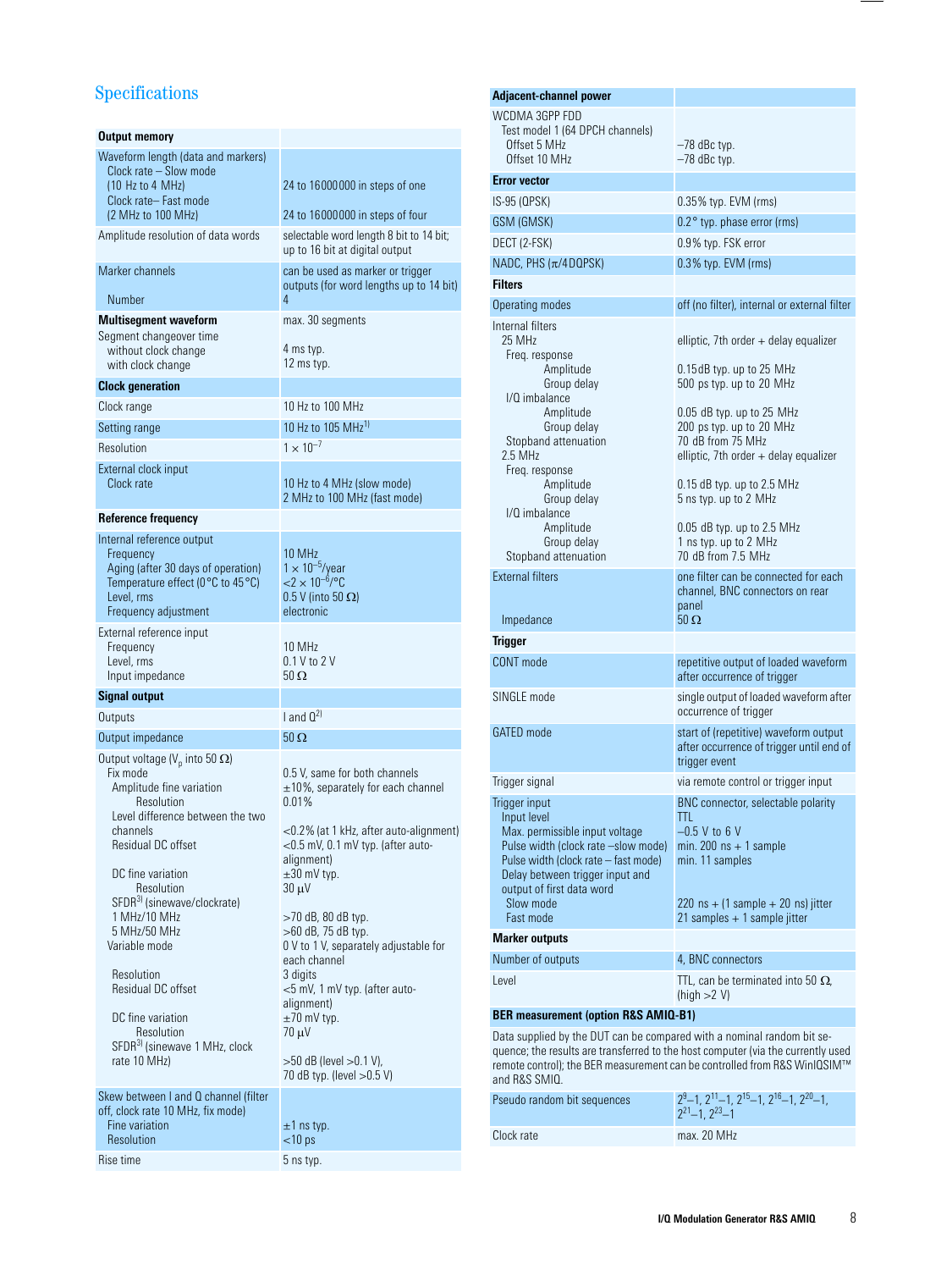| Clock source                                         | each valid bit requires a clock, which is<br>supplied by the DUT or the R&S AMIQ                            |  |
|------------------------------------------------------|-------------------------------------------------------------------------------------------------------------|--|
| Sync period                                          | 24 clocks                                                                                                   |  |
| Interface<br>Data<br>Data enable<br>Clock<br>Restart | 9-pin D-SUB connector, D-SUB BNC<br>cable supplied in addition<br>TTI.<br>TTI.<br>TTI.<br>TTI.              |  |
| Setup time                                           | 10 <sub>ns</sub>                                                                                            |  |
| Hold time                                            | 2 <sub>ns</sub>                                                                                             |  |
| Polarity                                             | normal and inverted (data, clock, data<br>enable)                                                           |  |
| Measurement time                                     | selectable through max. number of<br>data or error bits (max. $2^{31}$ bit),<br>continuous measurement      |  |
| Measurement results                                  | BER in ppm (when set number of data<br>or error bits is attained), not synchro-<br>nized, no clock from DUT |  |

#### **Differential I/Q outputs (option R&S AMIQ-B2)<sup>4)</sup>**

Provides the inverted I and Q signals and allows a DC voltage to be simultaneously superimposed on the output signal.

| Outputs                                                                                                         | l. l. Q and Q                                                                                                           |  |
|-----------------------------------------------------------------------------------------------------------------|-------------------------------------------------------------------------------------------------------------------------|--|
| Operating mode                                                                                                  | single/differential, selectable                                                                                         |  |
| Output impedance                                                                                                | 50 $\Omega$ when on, 50 $\Omega$ or high Z when<br>off                                                                  |  |
| Bias voltage (EMF, to ground)                                                                                   | $-2.5$ V to $+2.5$ V ( $\pm$ 10 mV)<br>for both I and Q channels separate,<br>common setting for I and I or Q and Q     |  |
| Resolution                                                                                                      | $<$ 1.5 mV                                                                                                              |  |
| Difference between I and $\sqrt{2}$ on Q and $\sqrt{2}$ $\leq 0.5\% + 1.5$ mV                                   |                                                                                                                         |  |
| Output voltage (differential EMF between the I and I or Q and Q outputs, unless<br>otherwise specified, $V_p$ ) |                                                                                                                         |  |
| Fix mode<br>Level difference $\rightarrow 0$<br>$\left  \leftrightarrow \right $ $(0 \leftrightarrow 0)$        | 2 V, same for both I and Q channels<br><0.5% (at 1 kHz, after auto-alignment)<br><0.5% (at 1 kHz, after auto-alignment) |  |

| Residual DC offset<br>DC fine variation<br>Resolution | <1 mV (to ground, after auto-<br>alignment)<br>$\pm$ 120 mV typ.<br>120 µV |  |
|-------------------------------------------------------|----------------------------------------------------------------------------|--|
| Variable mode                                         | 0 V to 4 V, separately adjustable for I<br>and Q channels                  |  |
| Resolution<br>DC fine variation<br>Resolution         | 3 digits<br>$\pm 280$ mV typ.<br>$280 \text{ }\mu\text{V}$                 |  |
| Digital I/Q output (option R&S AMIQ-B3)               |                                                                            |  |
| Output                                                | 68-pin SCSI connector (mini D-SUB,<br>half pitch)                          |  |

Channels **I** and Q

| Resolution                                                     | 8 bit to 16 bit (selectable, no marker<br>output for word lengths >14 bit)                                                                                                                  |  |
|----------------------------------------------------------------|---------------------------------------------------------------------------------------------------------------------------------------------------------------------------------------------|--|
| Max. clock frequency                                           | 100 MHz (if an external clock is used,<br>the internal delay time from 20 ns to<br>25 ns between the input clock and the<br>output data has to be taken into<br>account above 40 MHz)       |  |
| Output impedance                                               | 30 $\Omega$ to 50 $\Omega$ typ., high impedance<br>with low level at pin 66                                                                                                                 |  |
| Output level                                                   | LVT or ABT level (data, marker and<br>clock); the high level of the data, mark-<br>er and clock signals is automatically<br>adapted to the selected supply voltage<br>for external circuits |  |
| $V_{cc}$ output                                                | $+3.3$ V or $+5$ V                                                                                                                                                                          |  |
| <b>Remote control and memory</b>                               | via IEC 60625 (IEEE 488) and RS-232-C                                                                                                                                                       |  |
| Command set                                                    | SCPI 1996.0 with extensions                                                                                                                                                                 |  |
| <b>IEC/IEEE</b> interface functions                            | SH1, AH1, T6, L4, SR1, RL1, PP1, DC1,<br>DT1, CO                                                                                                                                            |  |
| Mass memory                                                    | floppy disk drive (3.5", 1.44 MB),<br>hard disk 8 GB                                                                                                                                        |  |
| Download time (4000000 I/Q samples<br>from built-in hard disk) | 27s                                                                                                                                                                                         |  |
| General data                                                   |                                                                                                                                                                                             |  |
| Operating temperature range                                    | +5°C to +45°C; meets EN60068-2-1,<br>Edition: 1995-03 and EN 60068-2-2,<br>Edition: 1994-08                                                                                                 |  |
| Storage temperature range                                      | $-20^{\circ}$ C to $+60^{\circ}$ C                                                                                                                                                          |  |
| Damp heat                                                      | 80% relative humidity at +30°C                                                                                                                                                              |  |
| Vibration, sinusoidal                                          | 5 Hz to 150 Hz, max. 2 g at 55 Hz,<br>0.5 g const. 55 Hz to 150 Hz,<br>meets EN 60068-2-6, Edition: 1996-05,<br>EN61010-1 and MIL-T-28800D class 5                                          |  |
| Electromagnetic compatibility                                  | meets EN 61000-6-3 and EN 61000-6-4<br>(EMC Directive of EU)                                                                                                                                |  |
| Immunity to RFI                                                | $10$ V/m                                                                                                                                                                                    |  |
| Power supply                                                   | 100 V to 120 V ± 10%, 50 Hz to 400 Hz,<br>200 V to 240 V $\pm$ 10%, 50 Hz to 60 Hz,<br>autoranging, 150 VA                                                                                  |  |
| Safety                                                         | meets EN61010-1, Edition: 1994-03<br>CAN/CSA-C22.2 No. 1010.1-92<br>UL Std. No. 3111-1                                                                                                      |  |
| Dimensions (W $\times$ H $\times$ D)                           | 427 mm $\times$ 88 mm $\times$ 450 mm                                                                                                                                                       |  |
| Weight                                                         | 8.7 kg                                                                                                                                                                                      |  |
|                                                                |                                                                                                                                                                                             |  |

<sup>1)</sup> Specs at clock >100 MHz not guaranteed, max. ambient temperature +35 $^{\circ}$ C.

<sup>2)</sup> Tand  $\overline{0}$  in addition when option R&S AMIQ-B2 is used.

3) Spurious-free dynamic range.

4) All data not specified here are identical to those of the R&S AMIQ without option R&S AMIQ-B2 (I and Q only).